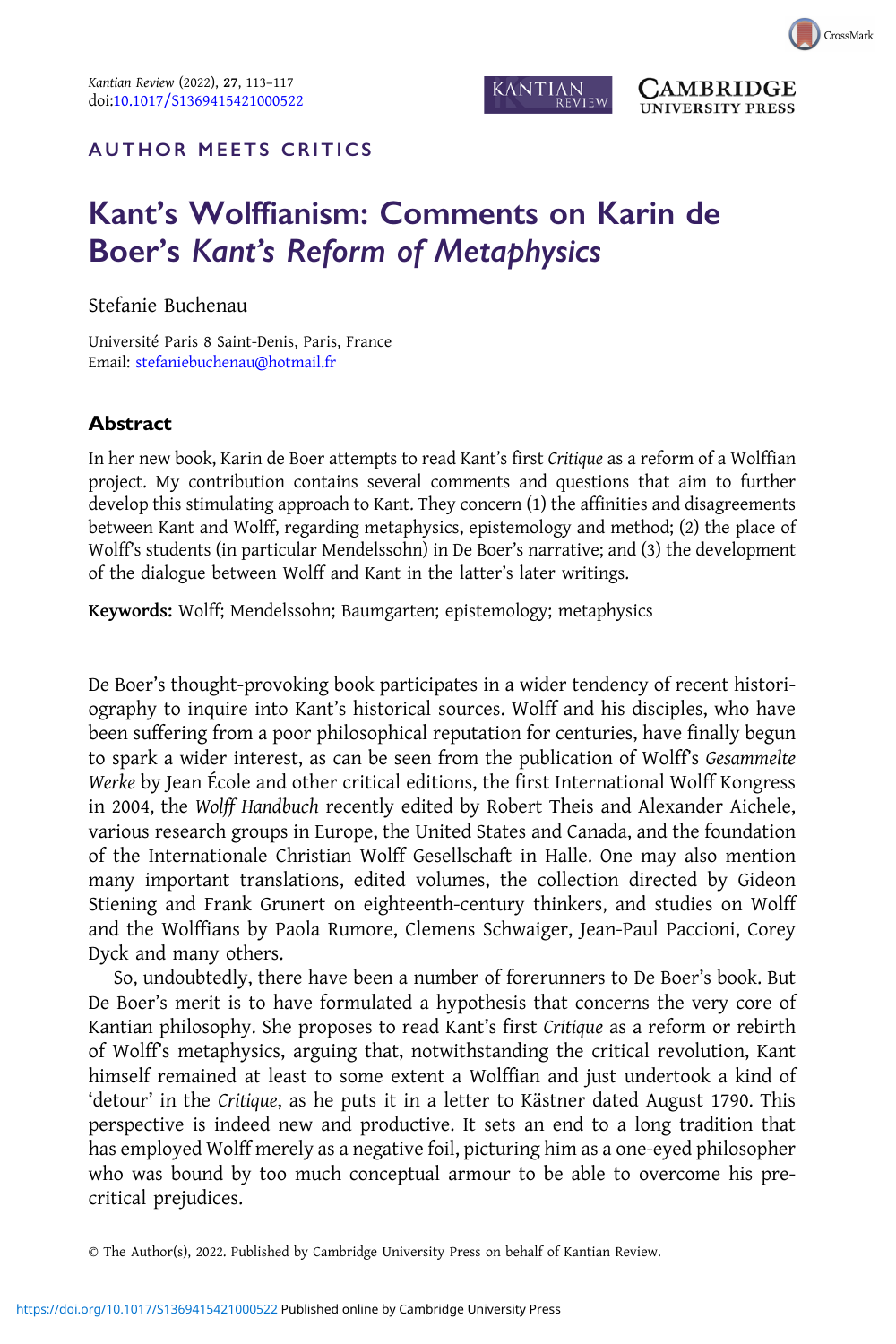Instead of repeating these old topoi, De Boer takes the opposite standpoint. She presents Kant as pursuing Wolff's project in important respects, thereby attempting to make better sense of both Wolff and Kant, which already from a purely methodological standpoint seems to be a far more promising strategy. To spell out such a hypothesis in detail is a challenging task, requiring a thorough knowledge of Wolff, Kant and the many technical debates about the first Critique. De Boer tackles the sources and the huge amount of secondary literature, sparing no effort. The result is a book with a clear focus and a highly convincing main argument, which at the same time develops various further arguments, raises millions of questions and sets a challenging research agenda for the years to come.

I must admit that I was quite convinced by the main argument from the outset. But I do remain intrigued about some of De Boer's arguments. In what follows I will focus on four questions that her research has inspired me to ask.

First, in the second preface of the Critique of Pure Reason, Kant adopts a both metaphysical and epistemological approach when he mentions 'the plan that the Critique prescribes i.e. the future system of metaphysics and its method', as well as Wolff's merit as the greatest among all dogmatic philosophers who 'would have been the most suited to bring ... metaphysics into the condition of a science, ... if only it had occurred to him to prepare the field for it by a critique of the organ, namely of pure reason itself' (Bxxxvi; trans., as throughout, from the Cambridge Edition).

De Boer prioritizes the metaphysical approach over the epistemological one, associating the former with several metaphysical interpretations defended in the 1910s and 1920s, including Heidegger's, and the latter with neo-Kantian and analytical readings by Cohen, Strawson and others. She contends that her own interpretation is closer to the metaphysical approach than to the epistemological one. My question is: does one really need to dissociate these two approaches? Would it not be more productive to consider their intricate relationship in its historical context, if one's ambition is to 'read Kant in view of the past to which he responded' (De Boer [2020:](#page-4-0) 15; hereafter referenced simply by page number)? To put the same question differently: are the metaphysical and logical or epistemological problems not intrinsically related for both Wolff and Kant? And is not Kant's transformation of metaphysics part of an epistemological program and debate on method that characterizes the early modern age and the Wolffian school?

Let us have a glance at one of Wolff's shorter essays that De Boer, despite her very careful reading of key Wolffian treatises, does not mention. Interestingly, the format of these shorter essays allows Wolff a greater freedom to position himself in various debates. I therefore strongly recommend them, in particular the essay De notionibus directricibus et genuine usu philosophiae primae from 1729 (Wolff [2001\)](#page-4-0). In this essay, Wolff clearly announces his project, namely, to transform what he calls first philosophy, i.e. ontology, into an architectonic science and into a set of directing or guiding notions according to a systematic order, which in his view had been missing in the older Schulphilosophie or scholasticism (De Boer alludes to this on p. 22). If cast into a systematic mould, these directing notions have a methodological value, according to Wolff. They can serve as the first elements and rules for the discovery of as yet unknown truths. These directive notions, Wolff asserts, show 'where I must direct my thoughts so that I will not go astray' and 'kindle a light so that I can see my way' (Wolff [2001](#page-4-0): §3; see also Buchenau [2011\)](#page-4-0). According to a second and equally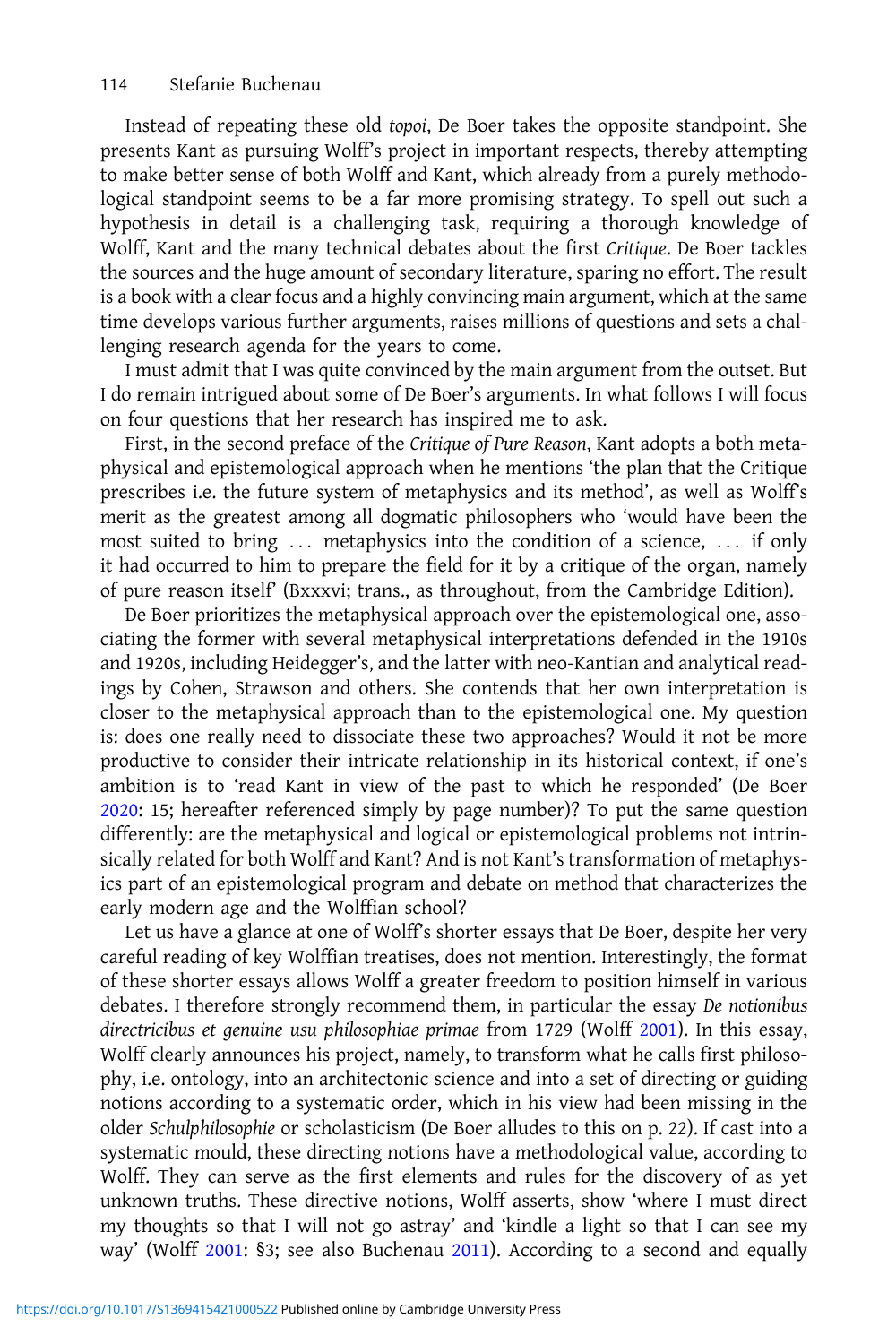fascinating essay, titled De differentia intellectus systematici et non systematici (Wolff [2019\)](#page-4-0), systematizing basically means connecting. The project of systematizing ontology that Wolff envisioned sets out from common notions, which according to Wolff we all empirically know and share.

I take these essays to show that Wolff shifted the focus from mathematics and logic to metaphysics within the debate on method, without thereby separating the two types of thought. In my view, it would be worth the effort to inquire more deeply than De Boer does into Wolff's conception of method, his ideas of directive notions, architectonic and systematicity, and the broader Cartesian and post-Cartesian debate to which he contributed, as well as into Kant's debt to Wolff in this regard. Does not Kant directly take up this Wolffian project by demanding that metaphysics take 'the secure path of a science' by drafting, as he puts it, a 'catalogue' or 'inventory' of all pure concepts of the understanding, and by calling his critique a 'propaedeutic' to such a metaphysics, a 'discipline' and an 'organon' (CPR, Bxxxvi)? Does not Kant follow Wolff's invitation to further develop the plan that Wolff sketched?

In short, how does De Boer conceive of the relationship between the metaphysical and epistemological or logical approaches in Wolff and Kant's philosophy? And what light does Kant's epistemological or gnoseological transformation of metaphysics shed on his very notion of metaphysics, its definition and scope and its higher aims, which, as De Boer suggests, are moral ones?

My second question follows from the first and concerns the narrative that De Boer proposes in her first two chapters. These chapters offer a highly instructive and careful reconstruction of Kant's reading of Wolff in the 1760s and 1770s and include many valuable quotations. Mentioning Kant's debt to both Wolff's gnoseological approach to ontology and his ambition to dispel scholastic obscurity, De Boer attempts to identify the different layers of Kant's reflections. She explains how Kant's development of a critical viewpoint entailed a different systematization of the directive notions treated in Wolffian ontology. She emphasizes in particular Kant's novel distinction between empirical and intellectual notions, arguing that in the Inaugural Dissertation Kant came to distinguish between 'two complementary usages of intellectual concepts, either by relying on sensibility, or by abstaining from the latter', i.e. by expelling sensibility from its domain (p. 62). She also draws a distinction between Kant's first-order investigation into the principles constitutive of any cognition of objects and his second-order investigation into the conditions of possibility of metaphysics (pp. 74 and 214).

However, my perspective on the relationship – and the disagreements – between Wolff and Kant differs from De Boer's on various points. From my viewpoint, a first disagreement between Kant and Wolff concerns their respective methods. In this regard, Kant's Inquiry Concerning the Distinctness of the Principles of Natural Theology and Morality from 1764 deserves closer attention. In this treatise, which deals with the methodological tools for attaining distinctness and certainty in mathematics and philosophy, Kant's declared ambition is to clear up Wolffian misunderstandings, overcome erroneous first notions and habits, and announce a new architectonic science which is no longer simply an ontology. As I see it, however, Kant in this text does not give up the Wolffian idea, put forward in the Preliminary Discourse, of a set of common empirical notions which serve as a starting point for both the mathematician and the philosopher. On this reading and contrary to De Boer's claim, Kant's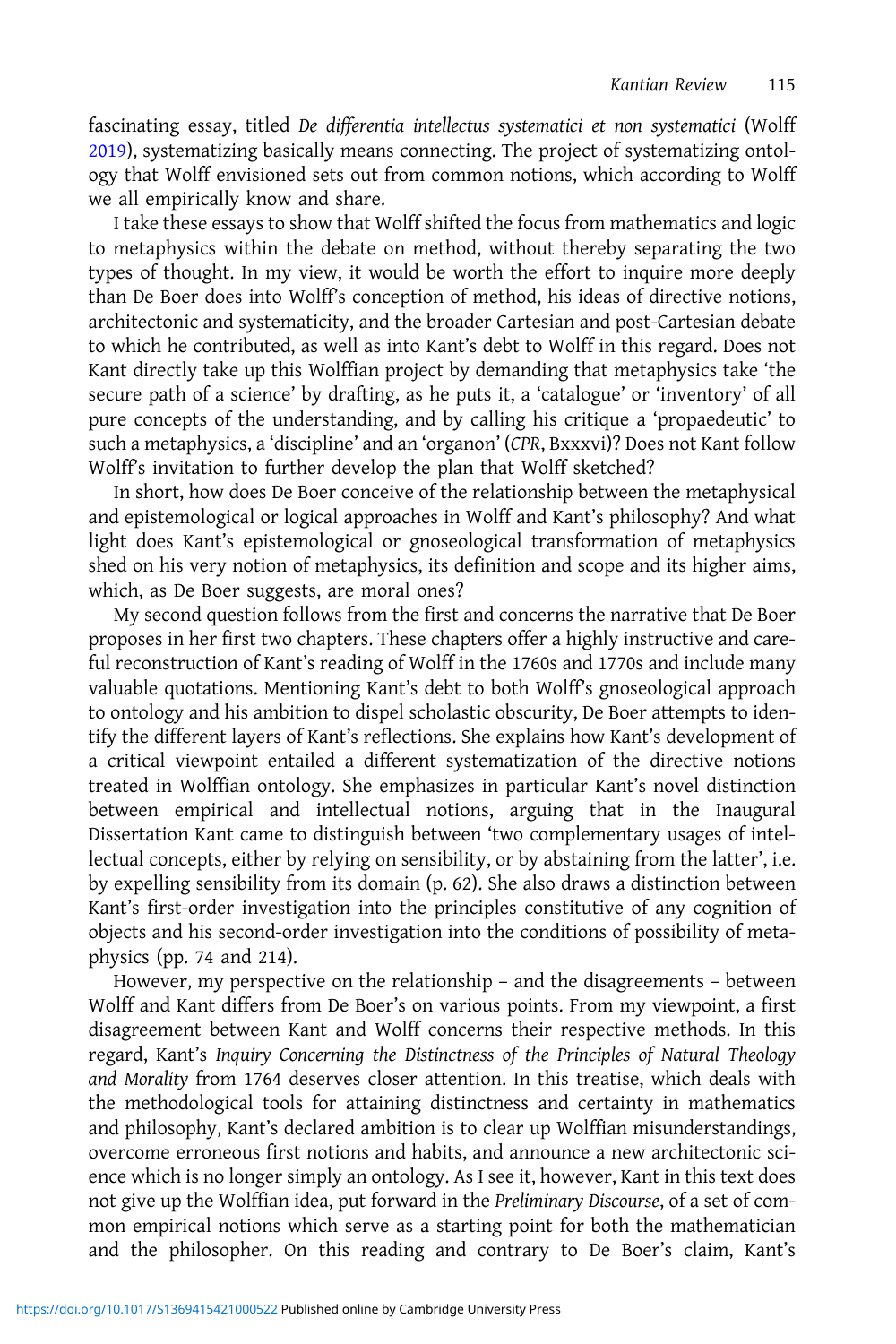philosophical inquiry into first grounds or principles and pure notions remains concerned with common empirical notions at some level.

I furthermore believe that, in order to explain Kant's disagreements with Wolff, it is important to take into account Kant's combination of dogmatic and sceptical perspectives, which in his view is required to secure the foundations of a metaphysical system and the constitution of a common empirical world. It is this combination of perspectives that allows him to overcome the partiality of the Wolffian viewpoint and establish a unique philosophy that replaces the various philosophical systems and schools that existed at the time.

My third question concerns the Wolffians. Do Wolff's students not deserve greater attention in De Boer's attempt at identifying the various layers of Kant's progressive systematic ordering of notions? One may mention Baumgarten, whose Metaphysica De Boer does discuss, or Crusius, although I am not sure how central he is. But one may also think of Sulzer or Mendelssohn, the latter of whom figures as a direct interlocutor in the Paralogisms. While Wolff introduced the idea of directive notions, he neither endorsed the same doctrine of the faculties of the mind as Mendelssohn nor drew a distinction between ideas and concepts. As a matter of fact, Kant's claim that ideas emerge from the effort of the human mind to grasp a totality, as well as his very distinction between ideas and concepts (and categories), seem to be linked to a Platonic perspective that emerged within Wolffianism, in particular in the debate on the vocation of man and Mendelssohn's Phaedon, which Kant seems to have known well (see Reich [1935](#page-4-0)). So there seems to be at least one missing link here.

Finally, if Kant settled part of his dispute with Wolff in the first Critique, after already having spent much effort to refute him in his pre-critical writings, he was not yet finished in 1781. Continuing to use Wolffian textbooks in his lectures, Kant constantly returned to unresolved issues in later writings. He does so in the Groundwork and the second Critique, which he presents as an improved version of Wolffian universal practical philosophy, and in the third Critique, in which he treats teleology, i.e. one of the disciplines invented by Wolff. Now I do not want to suggest that De Boer should or could have treated these topics in a single book. On the contrary, I think she made the right choice by focusing on a single question, namely, Kant's engagement with Wolff's metaphysics in the first Critique. Nonetheless, I would like to stress that Kant already had a certain philosophical agenda in 1781, the contours of which are incipient in the first Critique, and which De Boer only hints at in her final chapter (p. 248).

I mention this point because I believe that we sometimes tend to lose sight of the larger perspective in discussions of technical details or what might in the end be mainly terminological similarities. The starting point ought to remain the big questions and thoughts. As Wolff puts it, human beings, by their very nature and contemplative tendency, have kept asking questions concerning God, the world, the soul of men and all things, as stated in the title of his German Metaphysics. What I would like to suggest, to conclude, is that De Boer may have not yet fully measured how important her Wolffian perspectives on Kant are. I believe they set up a programme for the new kind of Kant scholarship that has begun to emerge, one that allows us to bring into focus again the deeper stakes, the bigger picture and the philosophical projects themselves.